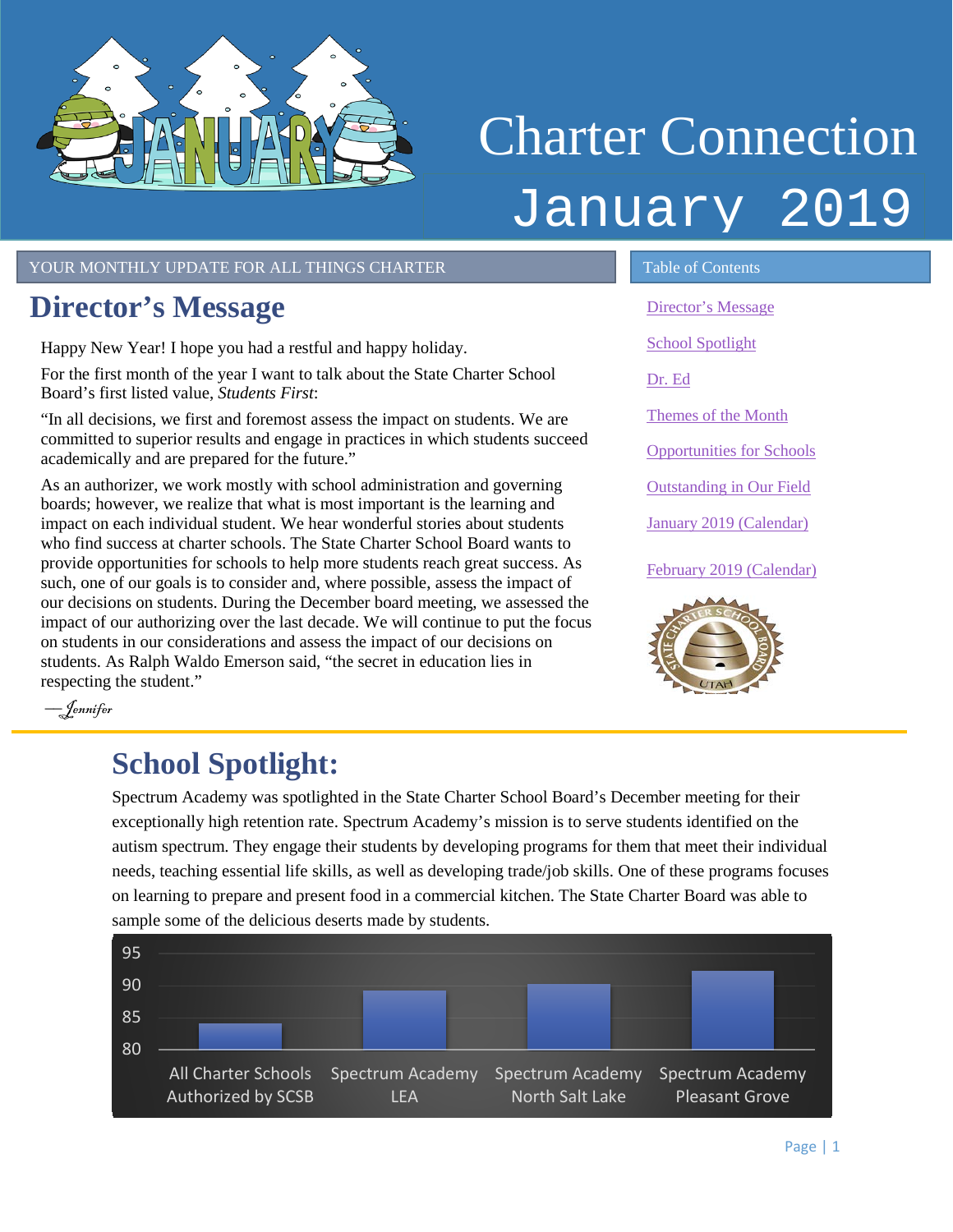## <span id="page-1-0"></span>**Dear Dr. Ed,**

I keep hearing "use research and evidence, but also think outside the box and try new things and be brave to fail" ––that's not just a disconnect, it's a contradiction!

As a charter school, I am supposed to innovate and try new forms of education, but I want to implement what works and ensure the students in my school have the best opportunities. How do we stay true to our charter? Innovate? Use best practice for student success?

I feel like the answers are out there, but they are just not getting into the classroom!

Sincerely, Contradicted Classroom Dear Contradicted Classroom,

Part of what you are describing is known as the "last mile" problem how to get the information into the hands of the people who need it most. In schools, no matter the mission, it is good teachers who are the most important ingredient; however, as you noted, too few educators feel research has tangible impact on their work. Many teachers view research as a search for bright shiny objects pushed by administrators without adequate attention to the needs and skills of teachers. Others feel that their professional knowledge is often neglected, and that research was "done to them not with them." Many teachers turn to sources like Google, Edutopia, Twitter, Teachers Pay Teachers, and Pinterest for information. Only a scattered handful of teachers had ever heard of the [Institute of Education Sciences](https://ies.ed.gov/) (IES) or the [What Works Clearinghouse.](https://ies.ed.gov/ncee/wwc/) Ditto [NCER,](https://ies.ed.gov/ncer/) [NCES,](https://nces.ed.gov/) [NCSER.](https://ies.ed.gov/ncser/)

Good news, the IES is working to improve how research is disseminated to teachers via webinars, podcasts, and conversations with teachers who have implemented the practices. The other good news: So is Utah! Check out [ULEAD,](https://schools.utah.gov/ulead) whose mission is "getting what works into the classroom."

Dr. Ed U. Cation

#### **Themes of the Month**

<span id="page-1-1"></span>Charter School Information for Students and Parents. As per [Rule 277-482-4,](https://rules.utah.gov/publicat/code/r277/r277-482.htm#T4) a charter school shall have a website that contains the following information:

- a. the charter school's governance structure, including the name, qualification, and contact information of all charter school governing board members;
- b. the number of new students that will be admitted into the school by grade;
- c. the school calendar, which shall include: (i) the first and last days of school; (ii) scheduled holidays; (iii) scheduled professional development days; and (iv) scheduled non-school days;
- d. timelines for acceptance of new students consistent with Section [53G-6-503;](https://le.utah.gov/xcode/Title53G/Chapter6/53G-6-S503.html?v=C53G-6-S503_2018012420180124)
- e. the requirement and availability of a charter school student application;
- f. the application timeline to be considered for enrollment in the charter school;
- g. procedures for transferring to or from a charter school;
- h. timelines for a transfer;
- i. provisions for payment, if required, of a one-time fee per secondary school enrollment, not to exceed \$5.00, consistent with Subsection [53G-6-503\(9\);](https://le.utah.gov/xcode/Title53G/Chapter6/53G-6-S503.html?v=C53G-6-S503_2018012420180124)
- j. the charter school governing board's policies; and
- k. other items required by the charter school's authorizer; statute; and Board rule.

(subject to change), the State Charter School Board requires that websites contain, in addition to the above items:

- a. the board meeting schedule;
- b. location of governing board minutes and audio recordings. Statement of how to access minutes and audio recordings no longer accessible electronically;
- c. publicly noticed meetings on the [Utah Public Notice Website;](https://www.utah.gov/pmn/index.html)
- d. the school's Charter Application and the school's Charter Agreement.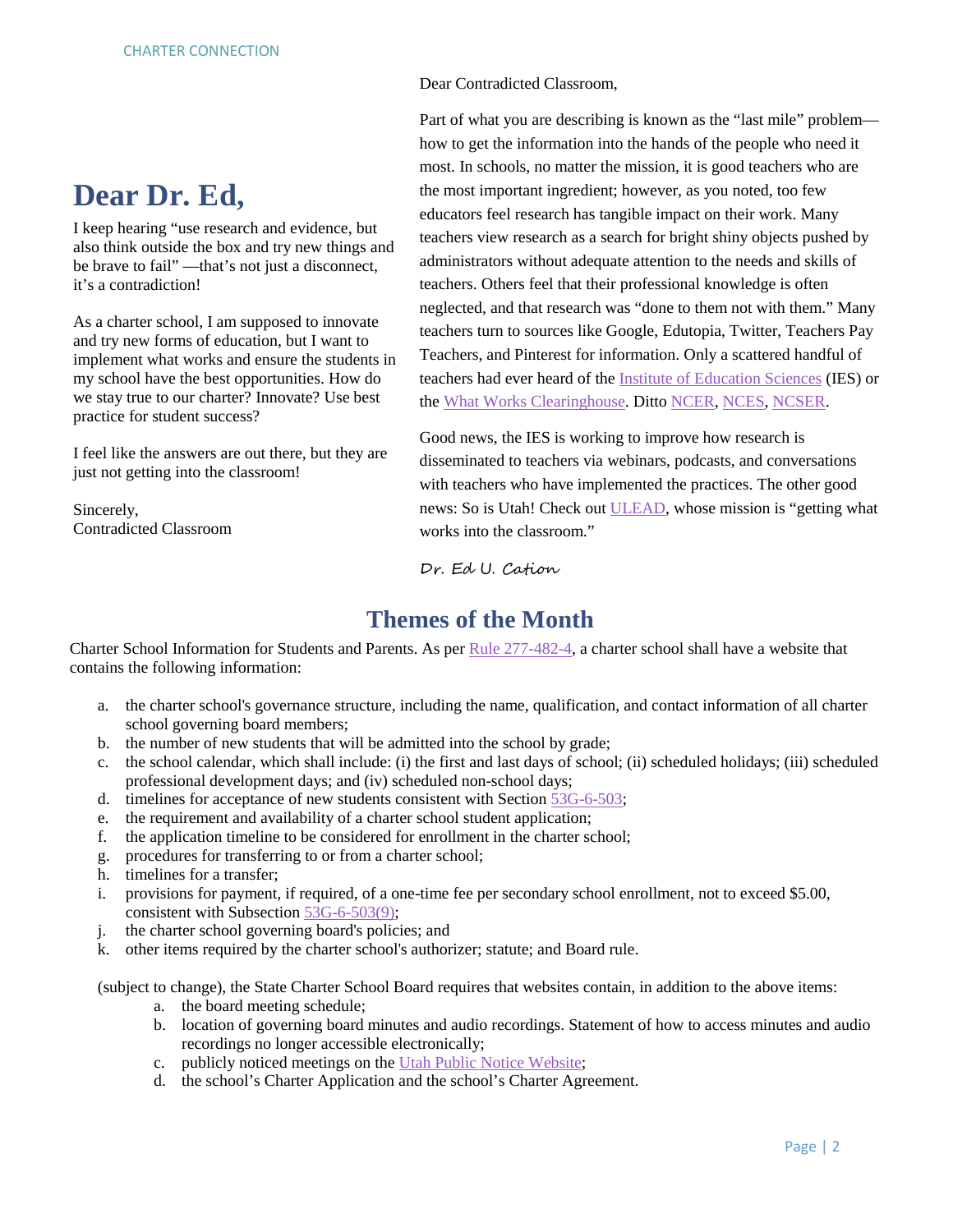## Opportunities for Schools

- <span id="page-2-0"></span>• The Esther Katz Rosen Precollege Psychology Grant Program provides financial support for efforts aimed at improving the quality of education in psychological science and its application in the secondary schools for high ability students. Proposals must focus on supplying education for gifted and talented high school students. [More](https://drive.google.com/file/d/1WOzmyoTCxJQxOd7VEgnjgMiMN0IbLfhl/view?usp=sharing)  [information can be found here.](https://drive.google.com/file/d/1WOzmyoTCxJQxOd7VEgnjgMiMN0IbLfhl/view?usp=sharing) **Deadline is March 1, 2019.**
- Beehive invites you to the STEM and [Charter Expo](https://twitter.com/BeehiveAcademy/status/1080486975579156480) on January 26th at the Mountain America Expo Center at (9575 S State St, Sandy) from 11-3:00 PM.
- The highly successful Innovative Student Improvement Program (ISIP) grant from the State Charter School Board is back! You may find the application/more information at

[https://www.utahscsb.org/funding.](https://www.utahscsb.org/funding)

- [Grant available for attending the Utah](https://drive.google.com/file/d/1S61gyKANln6Nl_5BHwg9VYu5e5FvUmJX/view?usp=sharing)  [Science Teachers Association](https://drive.google.com/file/d/1S61gyKANln6Nl_5BHwg9VYu5e5FvUmJX/view?usp=sharing)  [Conference in February, 2019.](https://drive.google.com/file/d/1S61gyKANln6Nl_5BHwg9VYu5e5FvUmJX/view?usp=sharing)
- Save these dates for your regional [seminar regarding special education](https://drive.google.com/file/d/1JEg657aeIGbM-BDTb7Z427Iprf1shI54/view?usp=sharing) topics! South – October 27 West – November 17 North – January 26 East – March 9



<span id="page-2-1"></span>

## Outstanding in Our Field

- Entheos Academy, in partnership with USU extension, has received a grant worth over a million dollars to provide after-school academic enrichment and family support programming!!! [Official Press release.](https://drive.google.com/file/d/1Fdr9wBlvkAGQBVMOExAzS-Dg87oA89-q/view)
- [Guadalupe 2nd graders decorated the Christmas tree at Zions Bank.](https://twitter.com/GuadSchool/status/1070452859597176832) This has become a fun tradition for Guadalupe students.